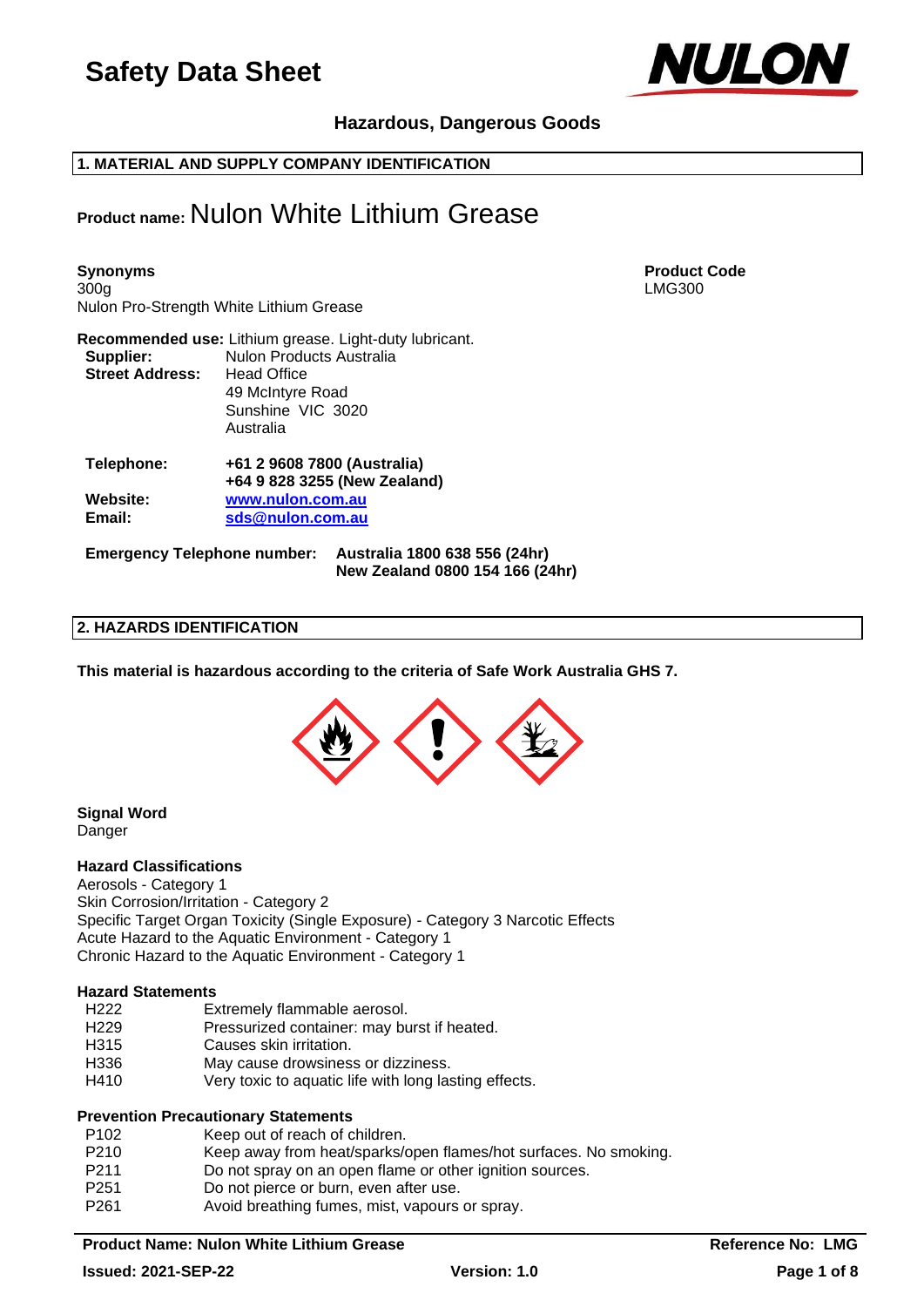

| P <sub>264</sub> | Wash hands, face and all exposed skin thoroughly after handling. |
|------------------|------------------------------------------------------------------|
| <b>P</b> 271     | <u>Llse only outdoors or in a well-ventilated area</u>           |

- Use only outdoors or in a well-ventilated area. P273 Avoid release to the environment.
- P280 Wear protective gloves/protective clothing including eye/face protection.

## **Response Precautionary Statements**

| P302+P352 | IF ON SKIN: Wash with plenty of water and soap.                            |
|-----------|----------------------------------------------------------------------------|
| P304+P340 | IF INHALED: Remove person to fresh air and keep comfortable for breathing. |
| P312      | Call a POISON CENTER/doctor if you feel unwell.                            |
| P332+P313 | If skin irritation occurs: Get medical advice/attention.                   |
| P362+P364 | Take off contaminated clothing and wash it before reuse                    |
| P391      | Collect spillage.                                                          |
|           |                                                                            |

## **Storage Precautionary Statements**

| P403+P233 | Store in a well-ventilated place. Keep container tightly closed.             |
|-----------|------------------------------------------------------------------------------|
| P405      | Store locked up.                                                             |
| P410+P412 | Protect from sunlight. Do not expose to temperatures exceeding 50 °C/122 °F. |

#### **Disposal Precautionary Statement**

P501 Dispose of contents/container in accordance with local, regional, national and international regulations.

#### **Poison Schedule:** Not Applicable

## **DANGEROUS GOOD CLASSIFICATION**

Classified as Dangerous Goods by the criteria of the "Australian Code for the Transport of Dangerous Goods by Road & Rail" and the "New Zealand NZS5433: Transport of Dangerous Goods on Land".

#### **Dangerous Goods Class:** 2.1

| 3. COMPOSITION INFORMATION                 |          |                   |
|--------------------------------------------|----------|-------------------|
| <b>CHEMICAL ENTITY</b>                     | CAS NO   | <b>PROPORTION</b> |
| Heptanes                                   | 142-82-5 | $30-40%$          |
| Propellant as, Butane                      | 106-97-8 | $35 - 55 \%$      |
| Ingredients determined to be non-hazardous |          | <b>Balance</b>    |

## **4. FIRST AID MEASURES**

If poisoning occurs, contact a doctor or Poisons Information Centre (Phone Australia 131 126, New Zealand 0800 764 766).

**Inhalation:** Remove victim from exposure - avoid becoming a casualty. Remove contaminated clothing and loosen remaining clothing. Allow patient to assume most comfortable position and keep warm. Keep at rest until fully recovered. Seek medical advice if effects persist.

**Skin Contact:** If skin or hair contact occurs, immediately remove contaminated clothing and flush skin and hair with running water. Continue flushing with water until advised to stop by the Poisons Information Centre or a Doctor; or for 15 minutes and transport to Doctor or Hospital. For gross contamination, immediately drench with water and remove clothing. Continue to flush skin and hair with plenty of water (and soap if material is insoluble). For skin burns, cover with a clean, dry dressing until medical help is available. If blistering occurs, do NOT break blisters. If swelling, redness, blistering, or irritation occurs seek medical assistance.

**Eye contact:** If in eyes wash out immediately with water. In all cases of eye contamination it is a sensible precaution to seek medical advice.

**Ingestion:** Rinse mouth with water. If swallowed, do NOT induce vomiting. Wash mouth with water and give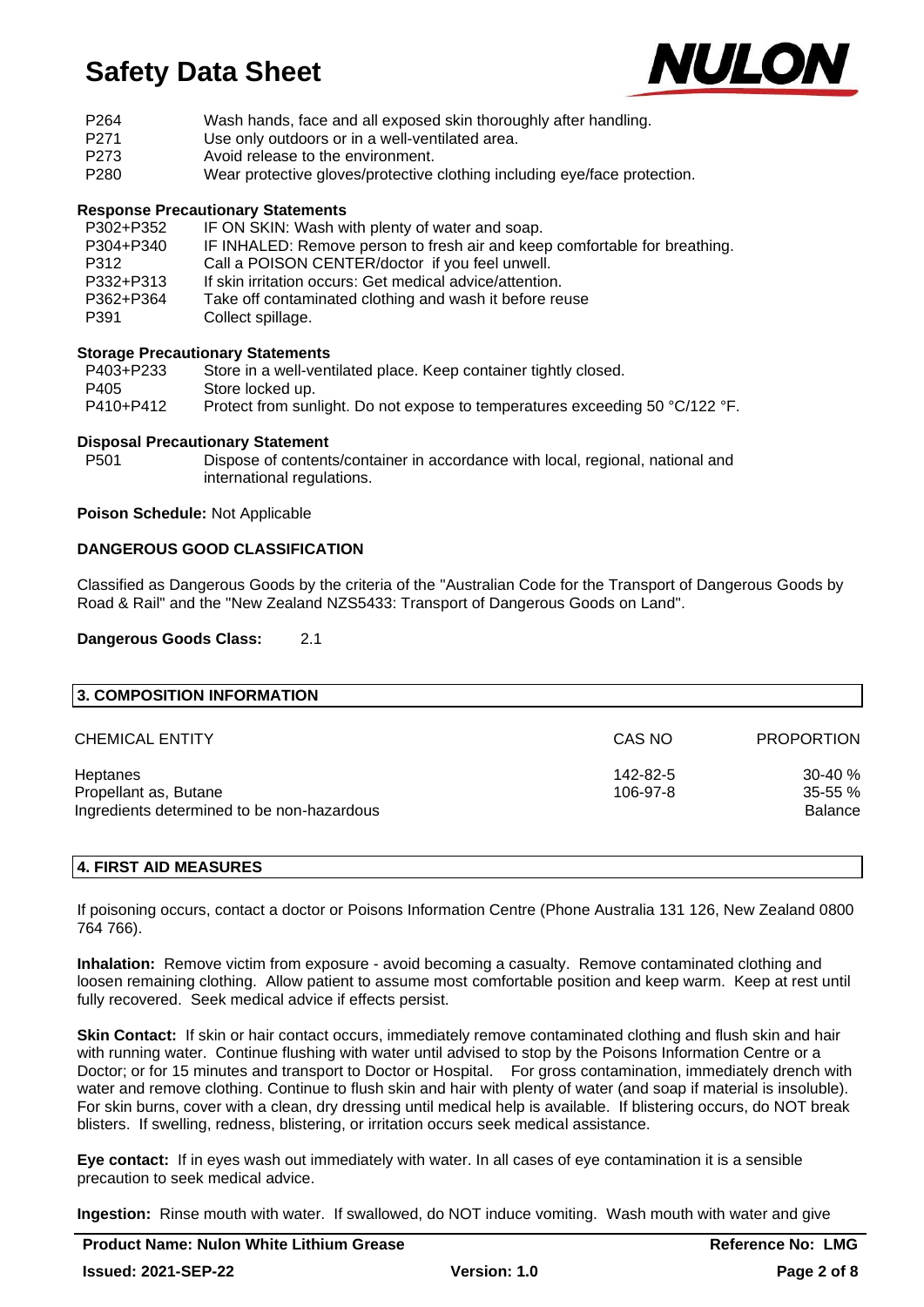

some water to drink. Never give anything by the mouth to an unconscious patient. If vomiting occurs give further water. Seek medical advice.

**PPE for First Aiders:** Wear safety shoes, overalls, gloves, safety glasses. Available information suggests that gloves made from nitrile rubber should be suitable for intermittent contact. However, due to variations in glove construction and local conditions, the user should make a final assessment. Always wash hands before smoking, eating, drinking or using the toilet. Wash contaminated clothing and other protective equipment before storing or re-using.

**Notes to physician:** Treat symptomatically.

## **5. FIRE FIGHTING MEASURES**

#### **Hazchem Code:** 2YE

**Suitable extinguishing media:** If material is involved in a fire use water fog (or if unavailable fine water spray), alcohol resistant foam, standard foam, dry agent (carbon dioxide, dry chemical powder).

**Specific hazards:** Extremely flammable aerosol. May form flammable vapour mixtures with air. Flameproof equipment necessary in area where this chemical is being used. Nearby equipment must be earthed. Electrical requirements for work area should be assessed according to AS3000. Vapour may travel a considerable distance to source of ignition and flash back. Avoid all ignition sources. All potential sources of ignition (open flames, pilot lights, furnaces, spark producing switches and electrical equipment etc) must be eliminated both in and near the work area. Do NOT smoke.

**Fire fighting further advice:** Heating can cause expansion or decomposition leading to violent rupture of containers. If safe to do so, remove containers from path of fire. Keep containers cool with water spray. On burning or decomposing may emit toxic fumes. Fire fighters to wear self-contained breathing apparatus and suitable protective clothing if risk of exposure to vapour or products of combustion or decomposition.

## **6. ACCIDENTAL RELEASE MEASURES**

#### **SMALL SPILLS**

Wear protective equipment to prevent skin and eye contamination. Avoid inhalation of gas. If safe to do so, isolate the leak. Increase ventilation to assist with dispersion.

#### **LARGE SPILLS**

If safe to do so, shut off all possible sources of ignition. Clear area of all unprotected personnel. Use a spark-free shovel. If safe to do so, isolate the leak. Increase ventilation to assist with dispersion. If contamination of crops, sewers or waterways has occurred advise local emergency services.

#### **Dangerous Goods - Initial Emergency Response Guide No:** 49

#### **7. HANDLING AND STORAGE**

**Handling:** Avoid eye contact and skin contact. Avoid inhalation of vapour, mist or aerosols.

**Storage:** Store in a cool, dry, well-ventilated place and out of direct sunlight. Store away from foodstuffs. Store away from incompatible materials described in Section 10. Store away from sources of heat and/or ignition. Store locked up. Do not expose to temperatures exceeding 50 °C/122 °F Keep containers closed when not in use - check regularly for leaks.

This material is classified as a Division 2.1 Flammable Gas as per the criteria of the "Australian Code for the Transport of Dangerous Goods by Road & Rail" and/or the "New Zealand NZS5433: Transport of Dangerous Goods on Land" and must be stored in accordance with the relevant regulations.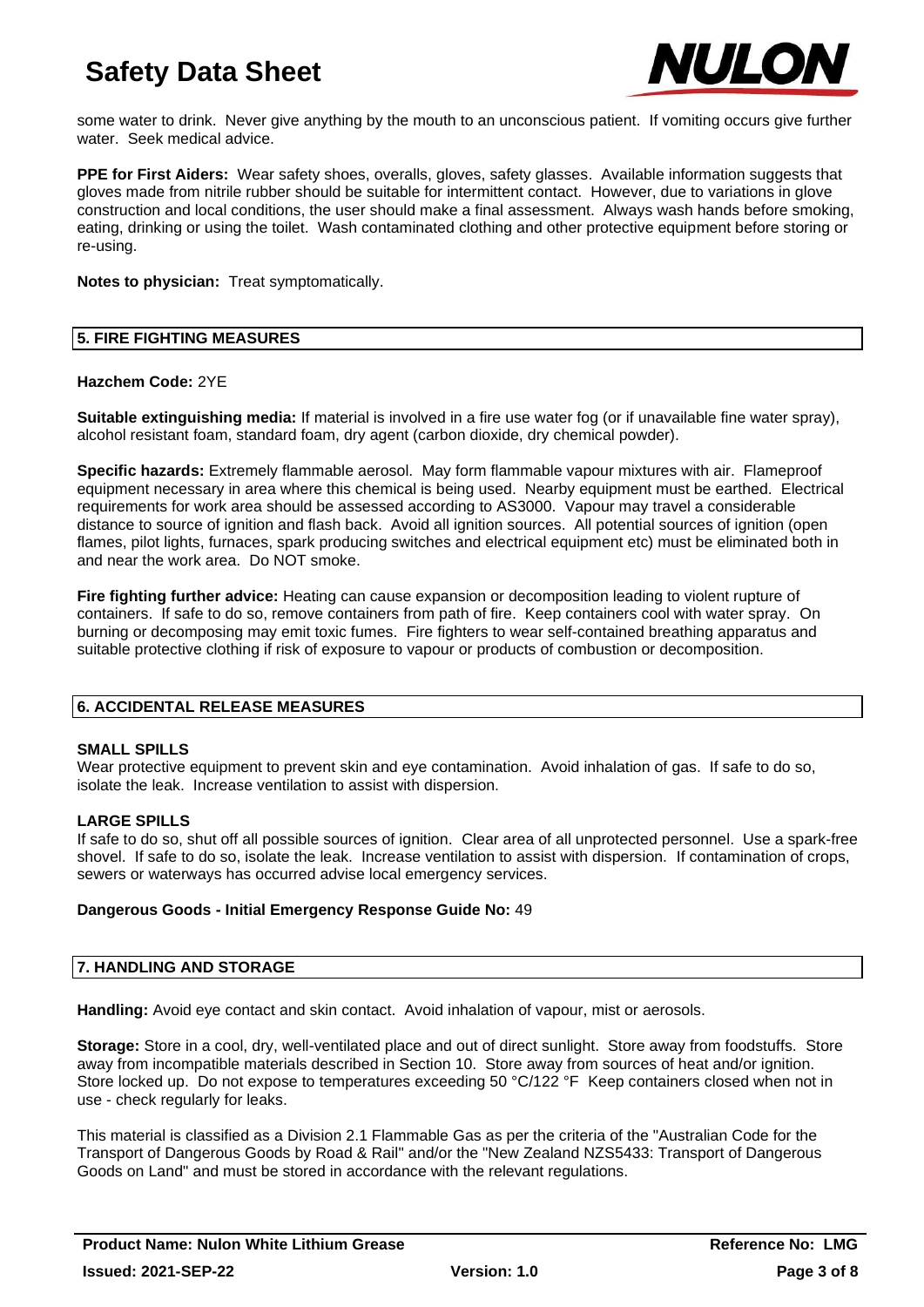

## **8. EXPOSURE CONTROLS / PERSONAL PROTECTION**

#### **National occupational exposure limits:**

|                     | TWA |       | STEL |       | <b>NOTICES</b> |
|---------------------|-----|-------|------|-------|----------------|
|                     | ppm | mq/m3 | ppm  | mq/m3 |                |
| <b>Butane</b>       | 800 | 1900  | ۰    | ۰.    |                |
| Heptane (n-Heptane) | 400 | 1640  | 500  | 2050  |                |

As published by Safe Work Australia.

TWA - The time-weighted average airborne concentration over an eight-hour working day, for a five-day working week over an entire working life.

STEL (Short Term Exposure Limit) - the average airborne concentration over a 15 minute period which should not be exceeded at any time during a normal eight-hour workday.

These Exposure Standards are guides to be used in the control of occupational health hazards. All atmospheric contamination should be kept to as low a level as is workable. These exposure standards should not be used as fine dividing lines between safe and dangerous concentrations of chemicals. They are not a measure of relative toxicity.

If the directions for use on the product label are followed, exposure of individuals using the product should not exceed the above standard. The standard was created for workers who are routinely, potentially exposed during product manufacture.

**Biological Limit Values:** As per the "National Model Regulations for the Control of Workplace Hazardous Substances (Safe Work Australia)" the ingredients in this material do not have a Biological Limit Allocated.

**Engineering Measures:** Ensure ventilation is adequate to maintain air concentrations below Exposure Standards. Use only in well ventilated areas. Use with local exhaust ventilation or while wearing appropriate respirator.

**Personal Protection Equipment:** SAFETY SHOES, OVERALLS, GLOVES, SAFETY GLASSES.

Personal protective equipment (PPE) must be suitable for the nature of the work and any hazard associated with the work as identified by the risk assessment conducted.

Wear safety shoes, overalls, gloves, safety glasses. Available information suggests that gloves made from nitrile rubber should be suitable for intermittent contact. However, due to variations in glove construction and local conditions, the user should make a final assessment. Always wash hands before smoking, eating, drinking or using the toilet. Wash contaminated clothing and other protective equipment before storing or re-using.

**Hygiene measures:** Keep away from food, drink and animal feeding stuffs. When using do not eat, drink or smoke. Wash hands prior to eating, drinking or smoking. Avoid contact with clothing. Avoid eye contact and skin contact. Avoid inhalation of vapour, mist or aerosols. Ensure that eyewash stations and safety showers are close to the workstation location.

## **9. PHYSICAL AND CHEMICAL PROPERTIES**

| Form:   | Aerosol |
|---------|---------|
| Colour: | N Av    |
| Odour:  | Solvent |
|         |         |

**Solubility in water:** Insoluble **Density:** N Av **Relative Vapour Density (air=1):** N Av **Vapour Pressure (20 °C):** N Av<br> **Flash Point (°C):** N Av **Flash Point (°C):**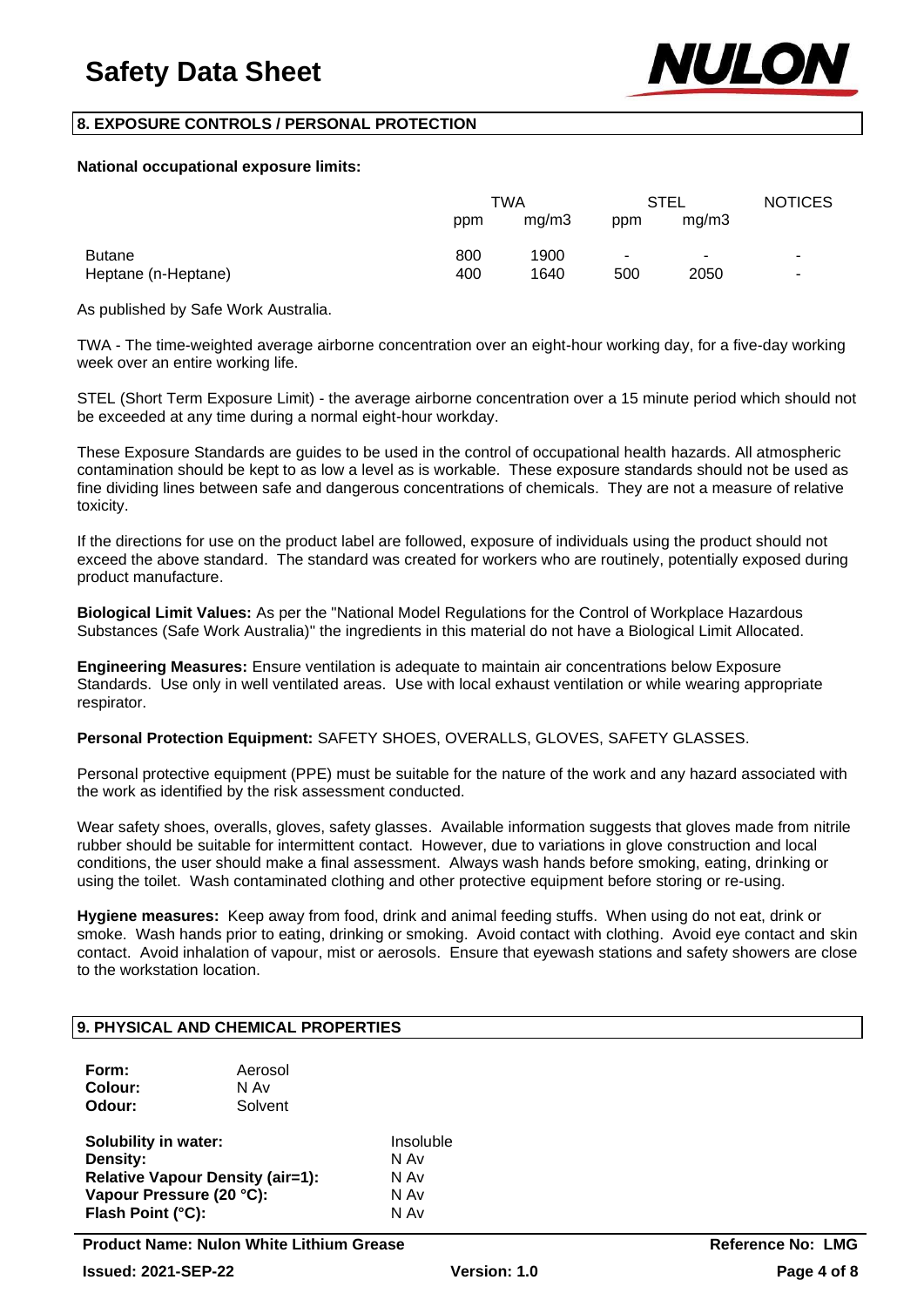

**Flammability Limits (%):** N Av **Pour Point/Range (°C):** N App **Boiling Point/Range (°C):** N Av **pH:** N App **Viscosity:** N App **Total VOC (g/Litre):** N Av

(Typical values only - consult specification sheet)  $N Av = Not available, N App = Not applicable$ 

## **10. STABILITY AND REACTIVITY**

**Chemical stability:** This material is thermally stable when stored and used as directed.

**Conditions to avoid:** Elevated temperatures and sources of ignition.

**Incompatible materials:** Strong oxidising agents.

**Hazardous decomposition products:** Combustion forms carbon dioxide, and if incomplete, carbon monoxide and possibly smoke. Water is also formed. Carbon monoxide poisoning produces headache, weakness, nausea, dizziness, confusion, dimness of vision, disturbance of judgment, and unconsciousness followed by coma and death.

**Hazardous reactions:** No known hazardous reactions.

#### **11. TOXICOLOGICAL INFORMATION**

No adverse health effects expected if the product is handled in accordance with this Safety Data Sheet and the product label. Symptoms or effects that may arise if the product is mishandled and overexposure occurs are:

## **Acute Effects**

**Inhalation:** Material may be an irritant to mucous membranes and respiratory tract. Inhalation of vapour can result in headaches, dizziness and possible nausea. Inhalation of high concentrations can produce central nervous system depression, which can lead to loss of co-ordination, impaired judgement and if exposure is prolonged, unconsciousness.

**Skin contact:** Contact with skin will result in irritation.

**Ingestion:** Swallowing can result in nausea, vomiting and irritation of the gastrointestinal tract.

**Eye contact:** May be an eye irritant.

#### **Acute toxicity**

**Inhalation:** This material has been classified as not hazardous for acute inhalation exposure. Acute toxicity estimate (based on ingredients):  $LC_{50} > 20,000$  ppm for gases

**Skin contact:** This material has been classified as not hazardous for acute dermal exposure. Acute toxicity estimate (based on ingredients):  $LD_{50} > 2,000$  mg/Kg bw

**Ingestion:** This material has been classified as not hazardous for acute ingestion exposure. Acute toxicity estimate (based on ingredients):  $LD_{50} > 2,000$  mg/Kg bw

**Corrosion/Irritancy:** Eye: this material has been classified as not corrosive or irritating to eyes. Skin: this material has been classified as a Category 2 Hazard (reversible effects to skin).

**Sensitisation:** Inhalation: this material has been classified as not a respiratory sensitiser. Skin: this material has been classified as not a skin sensitiser.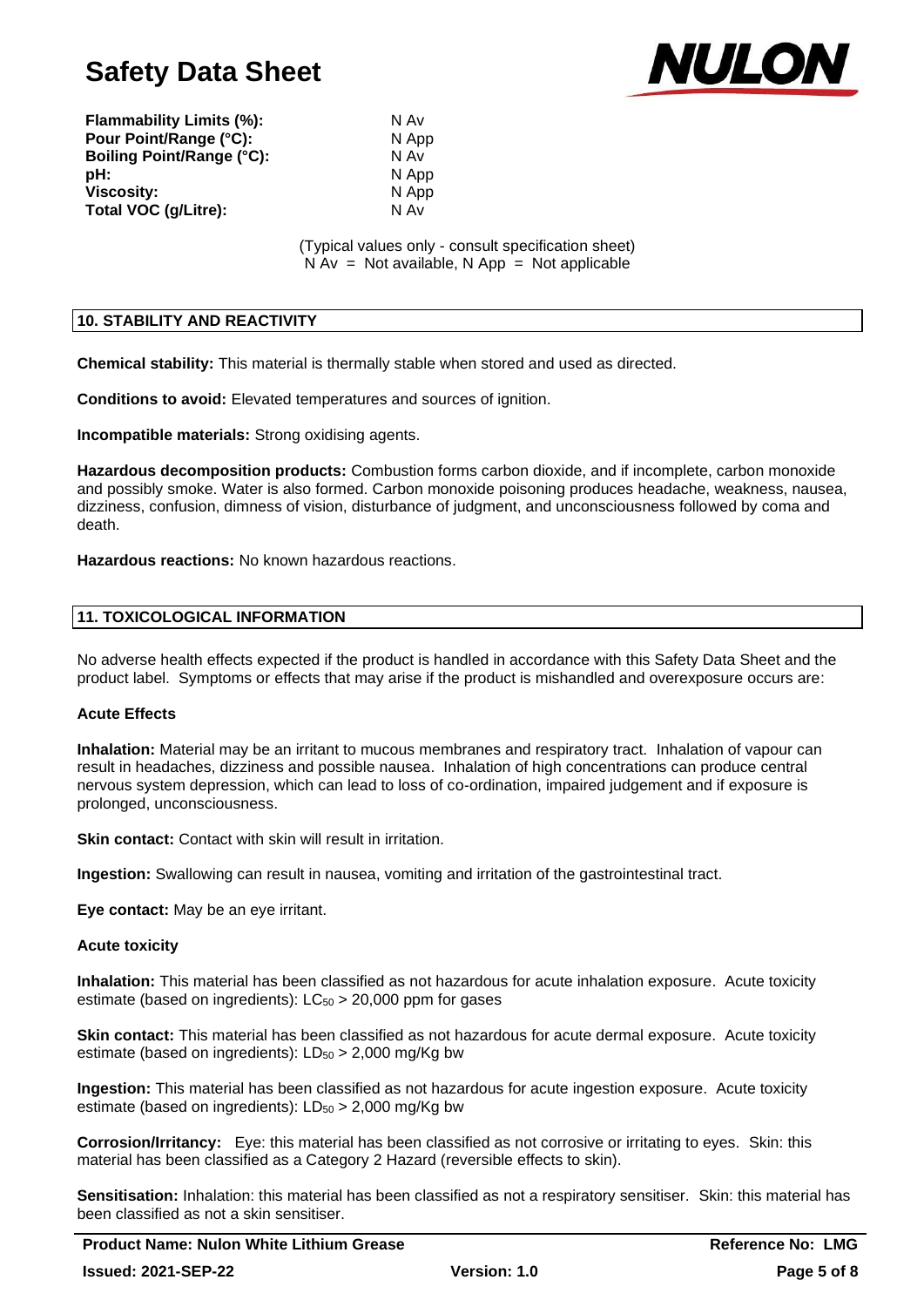

**Aspiration hazard:** This material has been classified as not an aspiration hazard.

**Specific target organ toxicity (single exposure):** This material has been classified as a Category 3 Hazard. Exposure via inhalation may result in depression of the central nervous system.

### **Chronic Toxicity**

**Mutagenicity:** This material has been classified as not a mutagen.

**Carcinogenicity:** This material has been classified as not a carcinogen.

**Reproductive toxicity (including via lactation):** This material has been classified as not a reproductive toxicant.

**Specific target organ toxicity (repeat exposure):** This material has been classified as not a specific hazard to target organs by repeat exposure.

## **12. ECOLOGICAL INFORMATION**

Avoid contaminating waterways.

**Acute aquatic hazard:** This material has been classified as a Category Acute 1 Hazard. Acute toxicity estimate (based on ingredients): ≤ 1 mg/L

**Long-term aquatic hazard:** This material has been classified as a Category Chronic 1 Hazard. Non-rapidly or rapidly degradable substance for which there are adequate chronic toxicity data available OR in the absence of chronic toxicity data, Acute toxicity estimate (based on ingredients): <1 mg/L, where the substance is not rapidly degradable and/or BCF  $\geq$  500 and/or log  $K_{ow} \geq 4$ .

**Ecotoxicity:** No information available.

**Persistence and degradability:** No information available.

**Bioaccumulative potential:** No information available.

**Mobility:** No information available.

## **13. DISPOSAL CONSIDERATIONS**

Persons conducting disposal, recycling or reclamation activities should ensure that appropriate personal protection equipment is used, see "Section 8. Exposure Controls and Personal Protection" of this SDS.

If possible material and its container should be recycled. If material or container cannot be recycled, dispose in accordance with local, regional, national and international Regulations.

#### **14. TRANSPORT INFORMATION**

## **ROAD AND RAIL TRANSPORT**

Classified as Dangerous Goods by the criteria of the "Australian Code for the Transport of Dangerous Goods by Road & Rail" and the "New Zealand NZS5433: Transport of Dangerous Goods on Land".

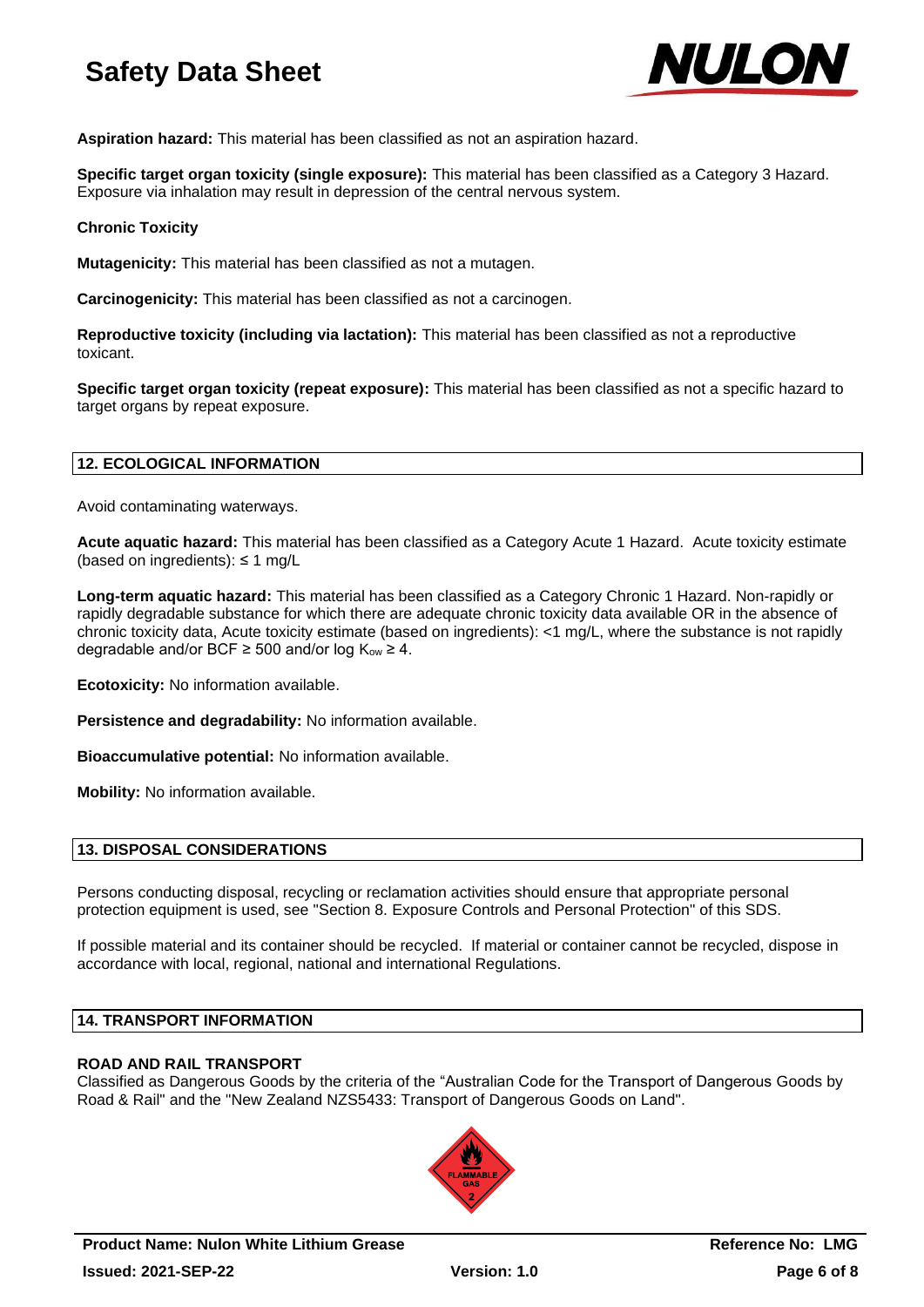

| UN No:                              | 1950            |
|-------------------------------------|-----------------|
| <b>Dangerous Goods Class:</b>       | 21              |
| <b>Packing Group:</b>               | None            |
| <b>Hazchem Code:</b>                | 2YF             |
| <b>Emergency Response Guide No:</b> | 49              |
| <b>Limited Quantities</b>           | See SP, 277     |
|                                     |                 |
| <b>Proper Shipping Name:</b>        | <b>AEROSOLS</b> |

**Segregation Dangerous Goods:** Not to be loaded with explosives (Class 1), flammable liquids (Class 3), if both are in bulk, flammable solids (Class 4.1), spontaneously combustible substances (Class 4.2), dangerous when wet substances (Class 4.3), oxidising agents (Class 5.1), organic peroxides (Class 5.2) or radioactive substances (Class 7). Exemptions may apply.

## **MARINE TRANSPORT**

Classified as Dangerous Goods by the criteria of the International Maritime Dangerous Goods Code (IMDG Code) for transport by sea. This material is classified as a Marine Pollutant (P) according to the International Maritime Dangerous Goods Code.

| UN No:<br><b>Dangerous Goods Class:</b><br><b>Packing Group:</b> | 1950<br>21<br>None |
|------------------------------------------------------------------|--------------------|
| <b>Proper Shipping Name:</b>                                     | <b>AEROSOLS</b>    |

#### **AIR TRANSPORT**

Classified as Dangerous Goods by the criteria of the International Air Transport Association (IATA) Dangerous Goods Regulations for transport by air.



**UN No:** 1950 **Dangerous Goods Class:** 2.1 Packing Group: None

**Proper Shipping Name:** AEROSOLS, FLAMMABLE

#### **15. REGULATORY INFORMATION**

## **This material/constituent(s) is covered by the following requirements:**

The Standard for the Uniform Scheduling of Medicines and Poisons (SUSMP) established under the Therapeutic Goods Act (Commonwealth): Not Applicable.

AICIS Status: All components of this product are listed on or exempt from the Australian Inventory of Industrial Chemicals (AIIC).

NZ EPA Status: All components of this product are listed on or exempt from the New Zealand Inventory of Chemical (NZIoC).